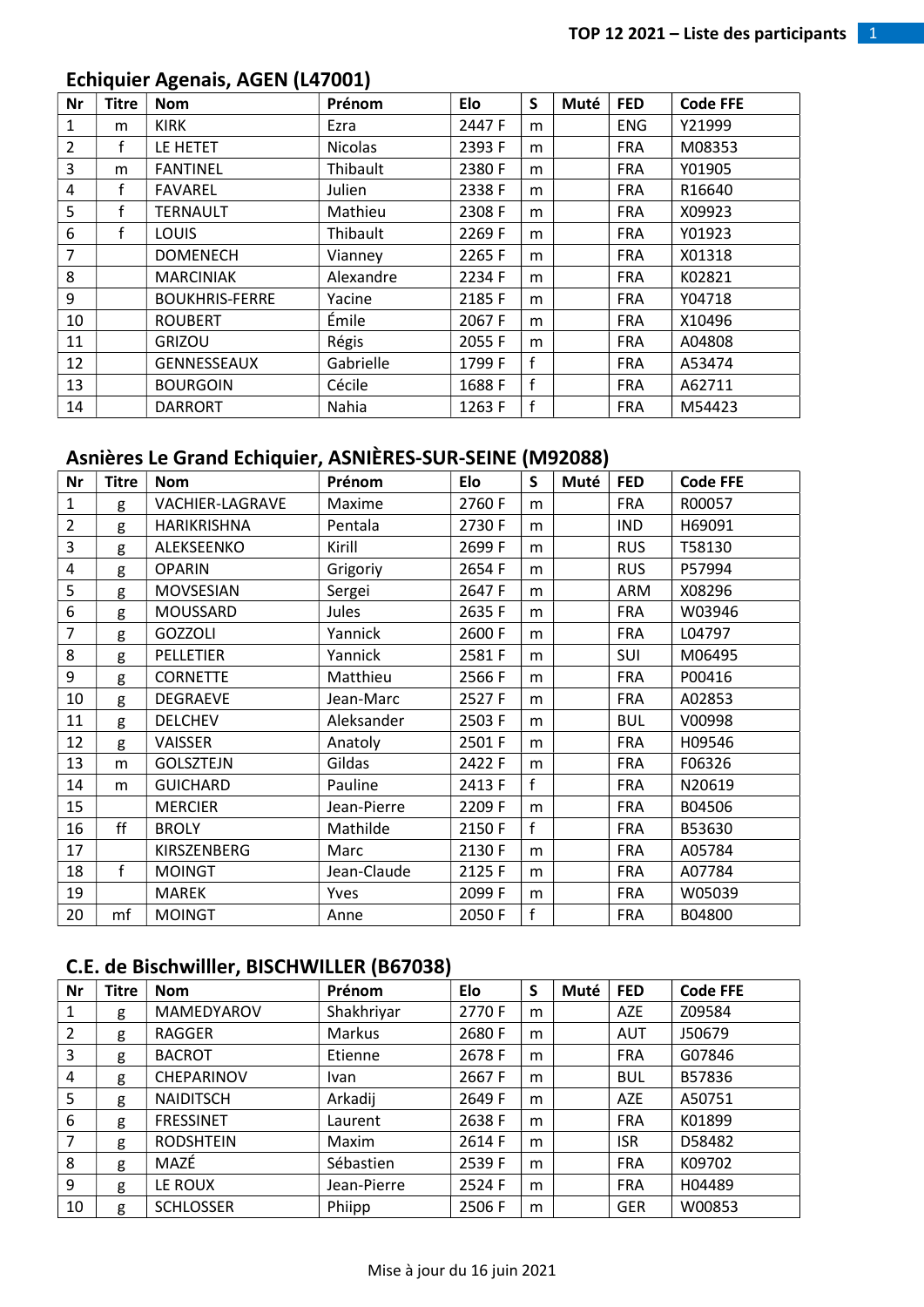| 11 | g  | <b>BELLAHCENE</b>    | <b>Bilel</b> | 2499 F | m | Χ | ALG        | Z03647 |
|----|----|----------------------|--------------|--------|---|---|------------|--------|
| 12 | m  | <b>JAVAKHISHVILI</b> | Lela         | 2473 F |   |   | <b>GEO</b> | D50215 |
| 13 | g  | <b>SEBAG</b>         | Marie        | 2438 F |   |   | <b>FRA</b> | L05890 |
| 14 | m  | <b>NETZER</b>        | Jean         | 2395 F | m |   | <b>FRA</b> | L04248 |
| 15 | m  | WAGNER               | Claude       | 2343 F | m |   | <b>FRA</b> | A11012 |
| 16 | m  | <b>MENSCH</b>        | Etienne      | 2317 F | m |   | <b>FRA</b> | A07434 |
| 17 |    | <b>SCHMITT</b>       | André        | 2298 F | m |   | <b>FRA</b> | A09760 |
| 18 | gf | <b>MAISURADZE</b>    | Nino         | 2251 F | f |   | <b>FRA</b> | Z02284 |
| 19 |    | <b>BARBARAS</b>      | Mathieu      | 2211 F | m |   | <b>FRA</b> | Y00098 |

#### C'Chartres Echecs, CHARTRES (G28006)

| Nr             | Titre | <b>Nom</b>       | Prénom       | Elo    | S            | Muté | <b>FED</b>  | <b>Code FFE</b> |
|----------------|-------|------------------|--------------|--------|--------------|------|-------------|-----------------|
| $\mathbf{1}$   | g     | <b>FIROUZJA</b>  | Alireza      | 2759F  | m            |      | <b>FIDE</b> | S68944          |
| $\overline{2}$ | g     | <b>IVANCHUK</b>  | Vasyl        | 2678 F | m            |      | <b>UKR</b>  | A59061          |
| 3              | g     | <b>MAMEDOV</b>   | Rauf         | 2654 F | m            |      | <b>AZE</b>  | J50452          |
| 4              | g     | LAGARDE          | Maxime       | 2648 F | m            |      | <b>FRA</b>  | X00221          |
| 5              | g     | <b>BAUER</b>     | Christian    | 2639 F | m            | X    | <b>FRA</b>  | F03020          |
| 6              | g     | <b>TIVIAKOV</b>  | Sergei       | 2604 F | m            |      | <b>NED</b>  | K04928          |
| $\overline{7}$ | g     | <b>GULIYEV</b>   | Namig        | 2551F  | m            |      | <b>AZE</b>  | Y24615          |
| 8              | g     | <b>MEDVEGY</b>   | Zoltan       | 2527F  | m            |      | <b>HUN</b>  | P52622          |
| 9              | m     | <b>MAURIZZI</b>  | Marc'Andria  | 2503 F | m            | X    | <b>FRA</b>  | K52579          |
| 10             | m     | <b>STEPHAN</b>   | Victor       | 2416 F | m            |      | <b>FRA</b>  | X06657          |
| 11             | m     | DAULYTE-CORNETTE | Deimanté     | 2394 F | $\mathbf{f}$ | X    | <b>FRA</b>  | H57623          |
| 12             |       | <b>BILQUEZ</b>   | Romain       | 2276 F | m            |      | <b>FRA</b>  | P00585          |
| 13             | f     | DEVALLÉE         | Jérémie      | 2220 F | m            |      | <b>FRA</b>  | R16336          |
| 14             |       | <b>FIROUZJA</b>  | Mohammadreza | 2141 F | m            |      | IRI         | T50694          |
| 15             | mf    | MARTSYNOVKAYA    | Marina       | 2046 F | f            |      | <b>FRA</b>  | M02109          |
| 16             |       | <b>SOBRY</b>     | Sébastien    | 2034 F | m            |      | <b>FRA</b>  | J01334          |
| 17             |       | <b>ABBASSI</b>   | Zeneb        | 1924 F | f            | X    | <b>FRA</b>  | A54130          |

# L'Echiquier Châlonnais, CHÂLONS-EN-CHAMPAGNE (H51022)

| Nr             | Titre | <b>Nom</b>            | Prénom      | Elo    | S | Muté | <b>FED</b> | <b>Code FFE</b> |
|----------------|-------|-----------------------|-------------|--------|---|------|------------|-----------------|
| $\mathbf{1}$   | g     | GIRI                  | Anish       | 2780 F | m |      | <b>NED</b> | G57120          |
| $\overline{2}$ | g     | <b>TOPALOV</b>        | Veselin     | 2735 F | m | X    | <b>BUL</b> | W07000          |
| 3              | g     | <b>KOROBOV</b>        | Anton       | 2683 F | m | X    | <b>UKR</b> | U50026          |
| 4              | g     | <b>ANTON GUIJARRO</b> | David       | 2673 F | m | X    | <b>ESP</b> | N55128          |
| 5              | g     | <b>JONES</b>          | Gawain C.B. | 2677F  | m |      | <b>ENG</b> | D58333          |
| 6              | g     | <b>GRANDELIUS</b>     | <b>Nils</b> | 2670 F | m |      | <b>SWE</b> | T55670          |
| $\overline{7}$ | g     | <b>EDOUARD</b>        | Romain      | 2611 F | m |      | <b>FRA</b> | P05927          |
| 8              | g     | <b>FEDORCHUK</b>      | Sergey A.   | 2616F  | m | X    | <b>UKR</b> | B52218          |
| 9              | g     | <b>KRASENKOW</b>      | Michal      | 2591 F | m |      | POL        | W07801          |
| 10             | g     | <b>FONTAINE</b>       | Robert      | 2550F  | m |      | <b>FRA</b> | G04324          |
| 11             | g     | <b>DAVID</b>          | Alberto     | 2527F  | m |      | <b>LUX</b> | L05804          |
| 12             | m     | <b>COSSIN</b>         | Sébastien   | 2501 F | m |      | <b>FRA</b> | M10017          |
| 13             | g     | <b>VELTEN</b>         | Paul        | 2482 F | m |      | <b>FRA</b> | Y01310          |
| 14             | m     | <b>GUILLEUX</b>       | Fabien      | 2448 F | m |      | <b>FRA</b> | X04254          |
| 15             | m     | <b>FAVAREL</b>        | Antoine     | 2346 F | m |      | <b>FRA</b> | S02098          |
| 16             |       | <b>BOURNEL</b>        | Antoine     | 2293 F | m |      | <b>FRA</b> | G55316          |
| 17             | m     | ALEXIEVA              | Silvia      | 2271 F | f |      | <b>FRA</b> | R15070          |
| 18             |       | <b>GUIOT DOREL</b>    | Jérôme      | 2064 F | m |      | <b>FRA</b> | F07048          |
| 19             |       | <b>MORACCHINI</b>     | Margaux     | 1933 F | f | X    | <b>FRA</b> | J70189          |
| 20             |       | <b>FRANCOIS</b>       | Gwladys     | 1824 F | f |      | <b>FRA</b> | E67127          |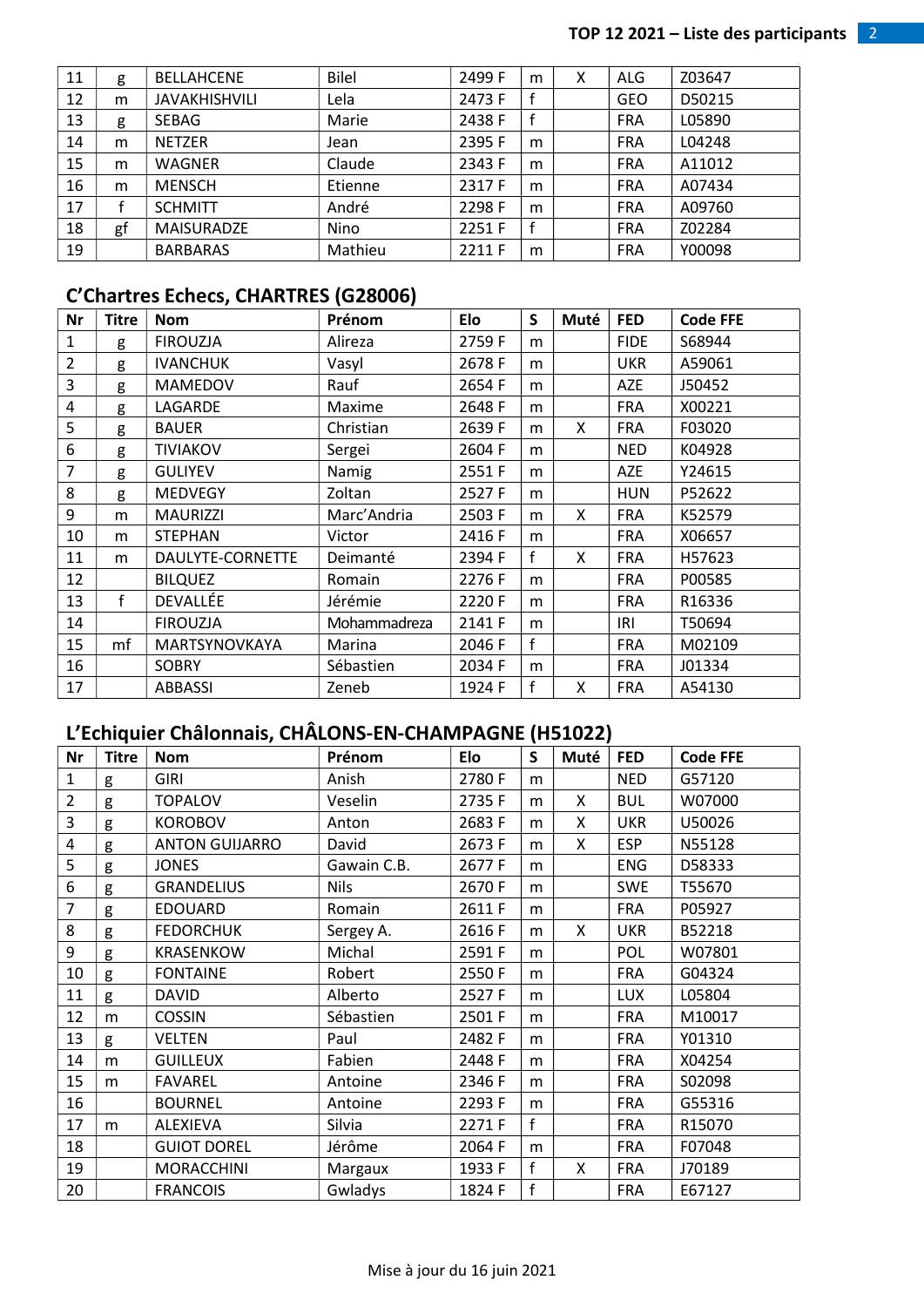## Clichy-Echecs-92, CLICHY (M92042)

| <b>Nr</b>      | <b>Titre</b> | <b>Nom</b>         | Prénom        | Elo    | S            | Muté | <b>FED</b> | <b>Code FFE</b> |
|----------------|--------------|--------------------|---------------|--------|--------------|------|------------|-----------------|
| $\mathbf{1}$   | g            | <b>AMIN</b>        | Bassem        | 2703 F | m            |      | EGY        | L50680          |
| $\overline{2}$ | g            | <b>VAN FOREEST</b> | Jorden        | 2701 F | m            |      | <b>NED</b> | P55628          |
| 3              | g            | <b>MAGHSOODLOO</b> | Parham        | 2698F  | m            | X    | IRI        | T59722          |
| $\pmb{4}$      | g            | L'AMI              | Erwin         | 2622 F | m            |      | <b>NED</b> | T50399          |
| 5              | g            | <b>VAN WELY</b>    | Loek          | 2620 F | m            |      | <b>NED</b> | S05895          |
| 6              | g            | <b>VOCATURO</b>    | Daniele       | 2617F  | m            |      | ITA        | K50365          |
| $\overline{7}$ | g            | <b>HAMDOUCHI</b>   | <b>Hicham</b> | 2561 F | m            |      | <b>MAR</b> | L01115          |
| 8              | g            | <b>TREGUBOV</b>    | Pavel         | 2557F  | m            |      | <b>RUS</b> | V05002          |
| 9              | g            | LIBISZEWSKI        | Fabien        | 2510 F | m            |      | <b>FRA</b> | K01729          |
| 10             | g            | <b>DELORME</b>     | Axel          | 2480 F | m            |      | <b>FRA</b> | N15196          |
| 11             | g            | <b>KOSTENIUK</b>   | Alexandra     | 2472 F | f            |      | <b>RUS</b> | X14889          |
| 12             | g            | <b>RELANGE</b>     | Eloi          | 2453 F | m            |      | <b>FRA</b> | A09037          |
| 13             | f            | <b>HARUTYUNYAN</b> | Ruben         | 2401 F | m            |      | <b>FRA</b> | E69148          |
| 14             | f            | MOUHAMAD           | Joachim       | 2239 F | m            |      | <b>FRA</b> | X03172          |
| 15             |              | NGUYEN-CADORET     | Nathan        | 2232 F | m            |      | <b>FRA</b> | J53702          |
| 16             | mf           | <b>BENMESBAH</b>   | Natacha       | 2223 F | f            |      | <b>FRA</b> | S04032          |
| 17             | f            | <b>DAURELLE</b>    | Hervé         | 2183 F | m            |      | <b>FRA</b> | A02760          |
| 18             |              | <b>SMITH</b>       | Matthieu      | 2136 F | m            |      | <b>FRA</b> | S04003          |
| 19             | ff           | <b>AFRAOUI</b>     | Anaëlle       | 2085 F | $\mathsf{f}$ |      | <b>FRA</b> | A52079          |
| 20             |              | <b>BONVALOT</b>    | Isabelle      | 1866 F | f            |      | <b>FRA</b> | F01735          |

#### Grasse Echecs, GRASSE (I06078)

| Nr | <b>Titre</b> | <b>Nom</b>         | Prénom         | Elo    | S            | Muté | <b>FED</b> | <b>Code FFE</b> |
|----|--------------|--------------------|----------------|--------|--------------|------|------------|-----------------|
| 1  | g            | <b>SANTOS RUIZ</b> | Miguel         | 2594 F | m            |      | <b>ESP</b> | R51823          |
| 2  | g            | <b>NANU</b>        | Costa-Cyprien  | 2514 F | m            |      | <b>ROU</b> | H51908          |
| 3  | g            | <b>APICELLA</b>    | Manuel         | 2506 F | m            |      | <b>FRA</b> | A00244          |
| 4  | g            | <b>WIRIG</b>       | Anthony        | 2500 F | m            |      | <b>FRA</b> | H07836          |
| 5  | m            | LOISEAU            | Quentin        | 2459 F | m            |      | <b>FRA</b> | X01326          |
| 6  | m            | <b>BARBOT</b>      | Pierre         | 2443 F | m            |      | <b>FRA</b> | X00314          |
| 7  | m            | <b>TRAVADON</b>    | Loïc           | 2415F  | m            | X    | <b>FRA</b> | H50211          |
| 8  | m            | <b>MILLIET</b>     | Sophie         | 2407 F | f            |      | <b>FRA</b> | H09397          |
| 9  |              | <b>RIFF</b>        | Vincent        | 2405F  | m            |      | <b>FRA</b> | G06269          |
| 10 | m            | <b>DEBRAY</b>      | Christopher    | 2367 F | m            |      | <b>FRA</b> | S10338          |
| 11 |              | DI PAOLO           | Raffaele       | 2321 F | m            |      | <b>ITA</b> | X00481          |
| 12 | mf           | JANZELJ            | Lara           | 2185F  | $\mathbf f$  |      | <b>SLO</b> | T55888          |
| 13 | ff           | <b>UTA</b>         | Adeline Romana | 2129 F | $\mathbf f$  |      | <b>ROU</b> | J53926          |
| 14 |              | <b>FORESTIER</b>   | Carole         | 2021 F | $\mathsf{f}$ |      | <b>FRA</b> | S14471          |

#### Philidor Mulhouse, MULHOUSE (B68002)

| <b>Nr</b>      | <b>Titre</b> | <b>Nom</b>           | Prénom       | Elo    | S | Muté | <b>FED</b> | <b>Code FFE</b> |
|----------------|--------------|----------------------|--------------|--------|---|------|------------|-----------------|
| 1              | g            | <b>BLUEBAUM</b>      | Matthias     | 2669 F | m |      | <b>GER</b> | J53007          |
| 2              | g            | <b>GAJEWSKI</b>      | Gzregorz     | 2603 F | m |      | <b>POL</b> | K50391          |
| $\overline{3}$ | g            | <b>HEIMANN</b>       | Andreas      | 2599 F | m |      | <b>GER</b> | D57808          |
| 4              | g            | <b>ISTRATESCU</b>    | Andrei       | 2553 F | m |      | <b>ROU</b> | W00573          |
| 5              | g            | <b>RIFF</b>          | Jean-Noël    | 2499 F | m |      | <b>FRA</b> | E00484          |
| 6              | g            | SOKOLOV              | Andreï       | 2490 F | m |      | <b>FRA</b> | J12145          |
| $\overline{7}$ | m            | RAKOTOMAHARO         | Fy Antenaina | 2435 F | m |      | <b>MAD</b> | L50264          |
| 8              | m            | <b>BURRI</b>         | Quentin      | 2415 F | m |      | <b>FRA</b> | E64333          |
| 9              | m            | <b>GATINEAU</b>      | Yovann       | 2401 F | m |      | <b>FRA</b> | D59900          |
| 10             | f            | <b>ZACHARY</b>       | Mathéo       | 2334 F | m |      | <b>FRA</b> | E59331          |
| 11             |              | <b>PAPADIAMANDIS</b> | Eliott       | 2327 F | m |      | <b>FRA</b> | K71281          |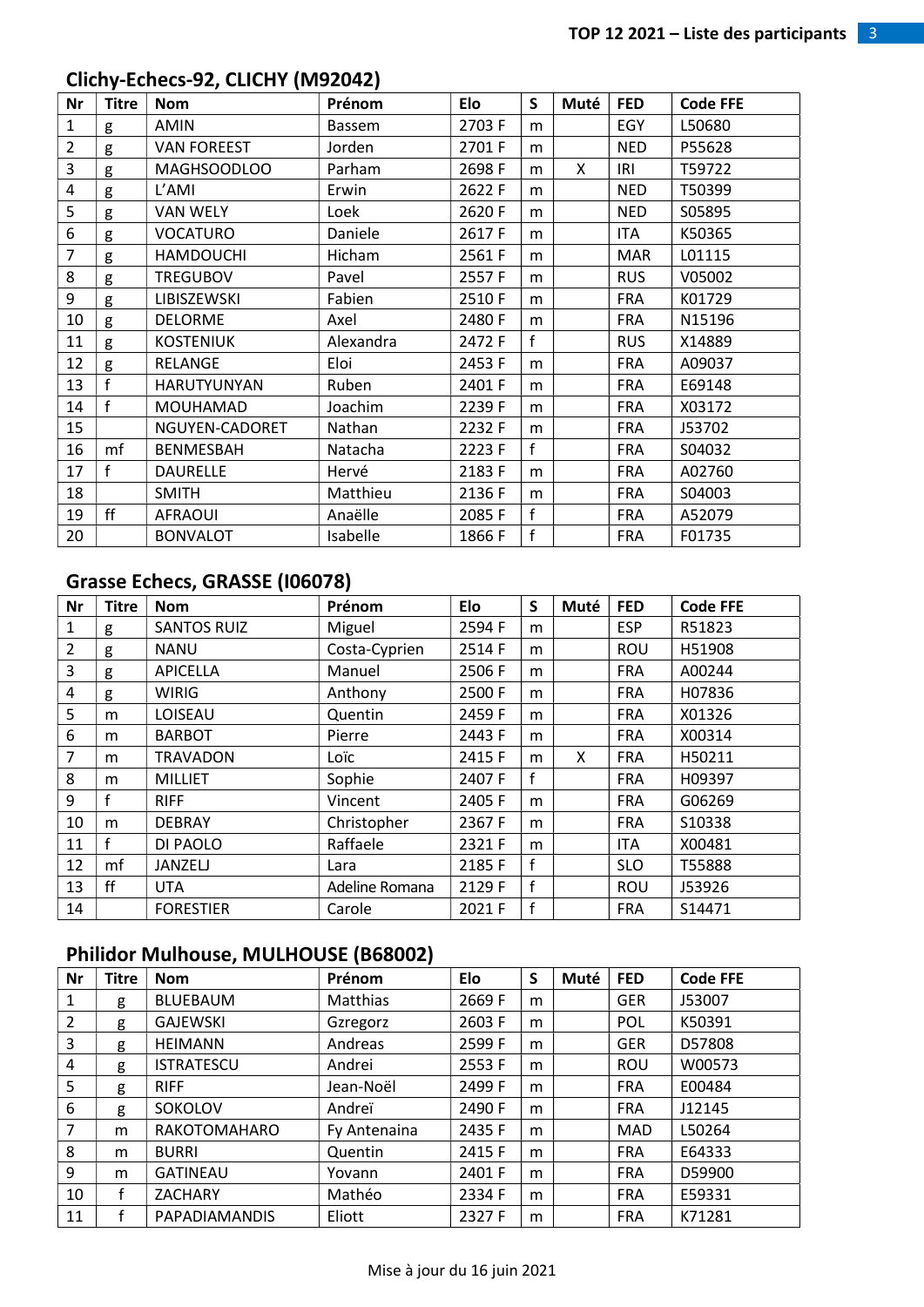| 12 |    | <b>NETZER</b>      | Jacques     | 2269 F | m |   | <b>FRA</b> | V02162 |
|----|----|--------------------|-------------|--------|---|---|------------|--------|
| 13 | mf | <b>NAVROTESCU</b>  | Andreea     | 2253 F |   | х | <b>FRA</b> | C52209 |
| 14 |    | <b>FREDERIC</b>    | Clément     | 2242 F | m |   | <b>FRA</b> | U08886 |
| 15 |    | <b>HERB</b>        | Pascal      | 2228 F | m |   | <b>FRA</b> | A05179 |
| 16 |    | <b>GOETTELMANN</b> | Guillaume   | 2122 F | m |   | <b>FRA</b> | S01596 |
| 17 | ff | <b>NEUHAUSER</b>   | Salomé      | 2084 F |   |   | <b>FRA</b> | V15178 |
| 18 |    | <b>SCHNEIDER</b>   | Mano        | 2034 F | m |   | <b>FRA</b> | K50187 |
| 19 |    | <b>PATOLE</b>      | <b>Noam</b> | 2020 F | m |   | <b>FRA</b> | K63972 |
| 20 |    | <b>SCHEBACHER</b>  | Solène      | 1859 F |   |   | <b>FRA</b> | L56385 |

#### Club 608 d'Echecs, PARIS (M75058)

| Nr               | <b>Titre</b> | <b>Nom</b>           | Prénom        | Elo    | S            | Muté | <b>FED</b> | <b>Code FFE</b> |
|------------------|--------------|----------------------|---------------|--------|--------------|------|------------|-----------------|
| $\mathbf{1}$     | g            | <b>ALONSO ROSELL</b> | Alvar         | 2572 F | m            |      | <b>ESP</b> | P56456          |
| $\overline{2}$   | m            | SONG                 | Julien        | 2328 F | m            | X    | <b>FRA</b> | A52759          |
| 3                | f            | RAMIREZ GARCIA       | Jorge Alberto | 2305 F | m            |      | <b>MEX</b> | K60741          |
| 4                |              | SOLAKIAN-VAN EYLL    | Jérôme        | 2285F  | m            |      | <b>FRA</b> | E04843          |
| 5                | f            | <b>IGLESIAS</b>      | Joachim       | 2259F  | m            |      | <b>FRA</b> | N21771          |
| $\boldsymbol{6}$ | f            | <b>SOHIER</b>        | Julien        | 2218F  | m            |      | <b>FRA</b> | R11088          |
| $\overline{7}$   |              | LUTARD               | Théo          | 2213F  | m            |      | <b>FRA</b> | E61654          |
| 8                |              | <b>BAILLON</b>       | Olivier       | 2213 F | m            |      | <b>FRA</b> | M00254          |
| 9                |              | <b>MENDEIROS</b>     | Jérôme        | 2134 F | m            |      | <b>FRA</b> | D04317          |
| 10               |              | <b>LEMONNIER</b>     | Rémi          | 2125 F | m            |      | <b>FRA</b> | V12012          |
| 11               |              | LUTARD               | Florian       | 2058 F | m            |      | <b>FRA</b> | B66986          |
| 12               |              | <b>HIRTH</b>         | Julien        | 2048 F | m            |      | <b>FRA</b> | R03894          |
| 13               |              | <b>AUVRAY</b>        | Juliette      | 2010 F | f            |      | <b>FRA</b> | V01639          |
| 14               |              | DE BALMANN           | Marc          | 2000 F | m            |      | <b>FRA</b> | G60231          |
| 15               | ff           | <b>PASS</b>          | Deborah J     | 1909 F | f            |      | <b>ENG</b> | H05872          |
| 16               |              | <b>VIGNA</b>         | Liza          | 1833 F | f            |      | <b>FRA</b> | G52944          |
| 17               |              | <b>CORIAT</b>        | Caroline      | 1784 F | $\mathsf{f}$ |      | <b>FRA</b> | K13756          |
| 18               |              | <b>BOUTANT</b>       | Jade          | 1747 F | f            |      | <b>FRA</b> | Y14049          |
| 19               |              | PAROT DE SOUSA       | Sophie        | 1447 F | $\mathsf{f}$ |      | <b>FRA</b> | A67787          |
| 20               |              | KOULITCHENKO         | Françoise     | 1370 F | f            |      | <b>FRA</b> | R02892          |

# Echiquier de l'Erdre, SUCE-SUR-ERDRE (C44054)

| Nr             | <b>Titre</b> | <b>Nom</b>          | Prénom       | Elo    | S | Muté | <b>FED</b> | <b>Code FFE</b> |
|----------------|--------------|---------------------|--------------|--------|---|------|------------|-----------------|
| 1              | f            | <b>DUBOUE</b>       | Peio         | 2431 F | m |      | <b>FRA</b> | W04501          |
| 2              |              | <b>EUGENE</b>       | Floryan      | 2343 F | m |      | <b>FRA</b> | C53707          |
| 3              | f            | <b>REAL</b>         | Thibault     | 2267F  | m | X    | <b>BEL</b> | B60622          |
| 4              | f            | <b>HUTOIS</b>       | Mickaël      | 2261 F | m |      | <b>FRA</b> | U09297          |
| 5              |              | <b>DE PIERREFEU</b> | Thibault     | 2205 F | m |      | <b>FRA</b> | G05568          |
| 6              |              | <b>CROUAN</b>       | Stéphane     | 2159 F | m |      | <b>FRA</b> | D01487          |
| $\overline{7}$ |              | LE PEN              | Steven       | 2141 F | m |      | <b>FRA</b> | Y24604          |
| 8              |              | <b>JAOUEN</b>       | Valentin     | 2112 F | m |      | <b>FRA</b> | Z02079          |
| 9              |              | <b>PICARD</b>       | Rémi         | 2041 F | m |      | <b>FRA</b> | P20455          |
| 10             |              | <b>PRODHOMME</b>    | <b>Boris</b> | 2031 F | m |      | <b>FRA</b> | N15748          |
| 11             |              | <b>ALGABA</b>       | Solène       | 1945 F | f |      | <b>FRA</b> | N24025          |
| 12             |              | <b>RUHLMANN</b>     | Hélène       | 1816 F | f |      | <b>FRA</b> | C50589          |

#### Vandœuvre Echecs, VANDŒUVRE LES NANCY (P54043)

| Nr | Titre, | Nom              | Prénom    | Elo    |   | Muté | <b>FED</b> | <b>Code FFE</b> |
|----|--------|------------------|-----------|--------|---|------|------------|-----------------|
|    |        | CARUANA          | Fabiano   | 2823 F | m |      | USA        | H50182          |
|    |        | KASIMDZHANOV     | Rustam    | 2698 F | m |      | UZB        | Z09015          |
|    |        | <b>DONCHENKO</b> | Alexander | 2668 F | m |      | GER        | H69090          |